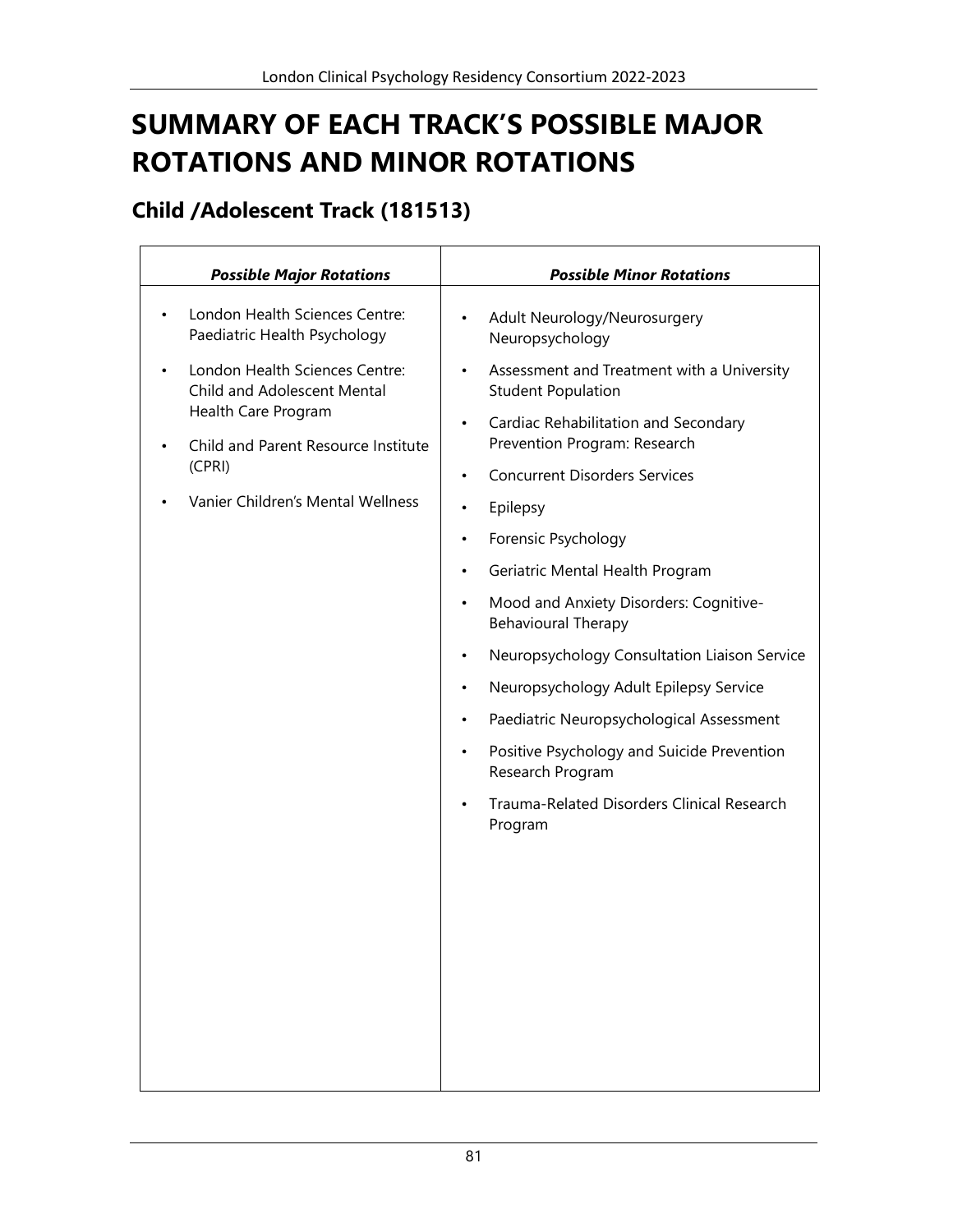#### **Adult Mental Health Track (181514)**

| <b>Possible Major Rotations</b>                                                                                                                                        | <b>Possible Minor Rotations</b>                                                                                                                                                                                                                                                                                                                                                                                                                                                                                                                                                                                                               |
|------------------------------------------------------------------------------------------------------------------------------------------------------------------------|-----------------------------------------------------------------------------------------------------------------------------------------------------------------------------------------------------------------------------------------------------------------------------------------------------------------------------------------------------------------------------------------------------------------------------------------------------------------------------------------------------------------------------------------------------------------------------------------------------------------------------------------------|
| London Health Sciences Centre:                                                                                                                                         | Adult Neurology/Neurosurgery<br>$\bullet$<br>Neuropsychology                                                                                                                                                                                                                                                                                                                                                                                                                                                                                                                                                                                  |
| Victoria Hospital<br>St. Joseph's Health Care London:<br>Parkwood Institute<br>St. Joseph's Health Care London:<br>Southwest Centre for Forensic<br>Mental Health Care | Assessment and Treatment with a University<br><b>Student Population</b><br>Cardiac Rehabilitation and Secondary<br>Prevention Program: Research<br>Child and Adolescent Assessment<br>Child/Adolescent Mood and Anxiety Disorders<br>Program<br>Community Children's Mental Health<br>Epilepsy<br>Neuropsychology Consultation Liaison Service<br>Neuropsychology Adult Epilepsy Service<br>Paediatric Neuropsychological Assessment<br>Positive Psychology and Suicide Prevention<br>$\bullet$<br>Research Program<br>Research - Child and Adolescent Mental Health<br>Care Program<br>Trauma-Related Disorders Clinical Research<br>Program |
|                                                                                                                                                                        |                                                                                                                                                                                                                                                                                                                                                                                                                                                                                                                                                                                                                                               |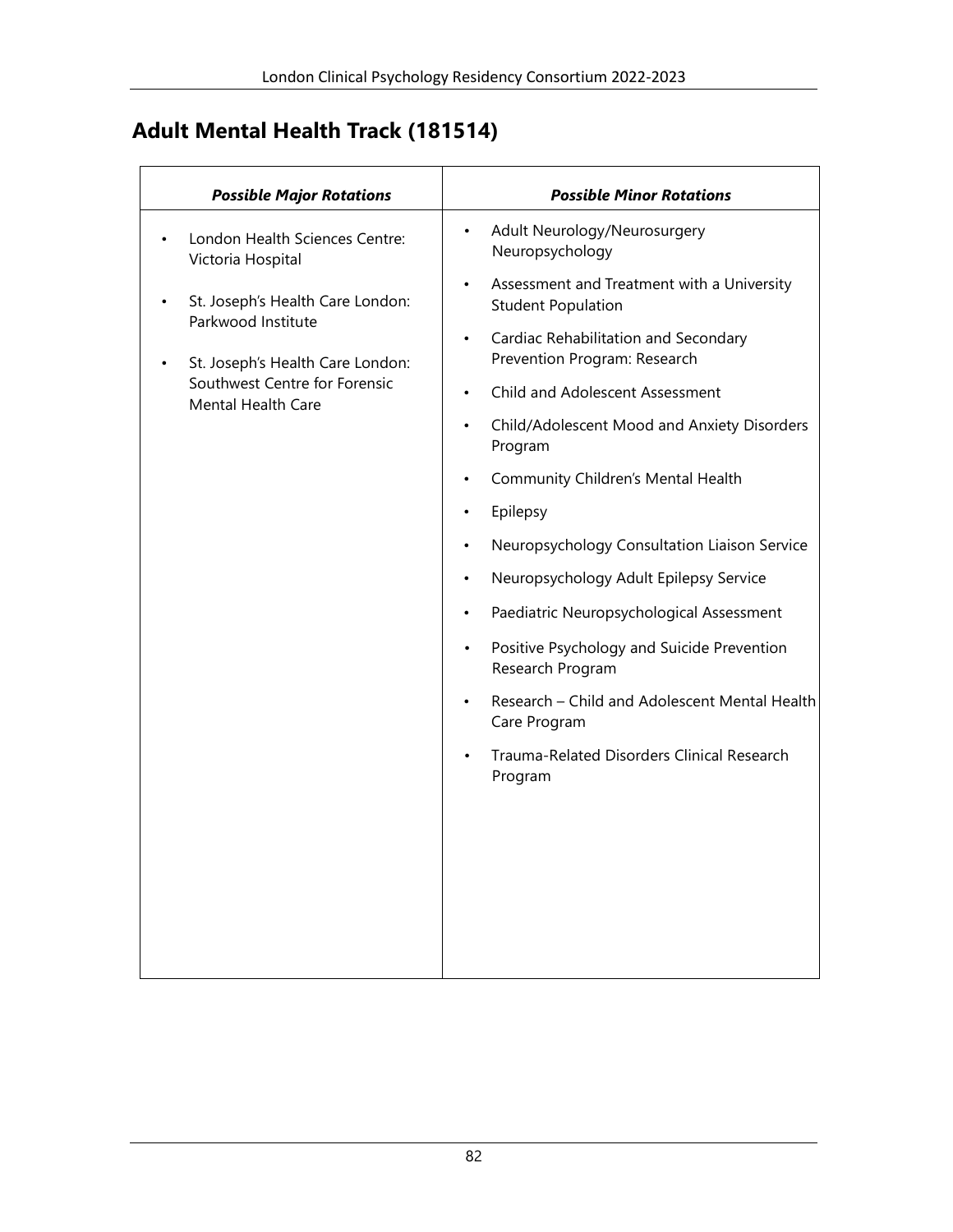## **Health/Rehabilitation Track (181515)**

| <b>Possible Major Rotations</b>                                                           | <b>Possible Minor Rotations</b>                                                   |
|-------------------------------------------------------------------------------------------|-----------------------------------------------------------------------------------|
| London Health Sciences Centre:<br>Children's Hospital                                     | Adult Neurology/Neurosurgery<br>$\bullet$<br>Neuropsychology                      |
| London Health Sciences Centre:<br>Victoria Hospital                                       | Assessment and Treatment with a University<br><b>Student Population</b>           |
| London Health Sciences Centre:<br>University Hospital<br>St. Joseph's Health Care London: | Child and Adolescent Assessment                                                   |
|                                                                                           | Child/Adolescent Mood and Anxiety Disorders<br>$\bullet$<br>Program               |
| St. Joseph's Hospital                                                                     | Community Children's Mental Health<br>$\bullet$                                   |
|                                                                                           | <b>Concurrent Disorders Services</b><br>$\bullet$                                 |
|                                                                                           | Forensic Psychology<br>$\bullet$                                                  |
|                                                                                           | Geriatric Mental Health Program<br>$\bullet$                                      |
|                                                                                           | Mood and Anxiety Disorders: Cognitive-<br>$\bullet$<br><b>Behavioural Therapy</b> |
|                                                                                           | Neuropsychology Consultation Liaison Service                                      |
|                                                                                           | Neuropsychology Adult Epilepsy Service<br>$\bullet$                               |
|                                                                                           | Paediatric Neuropsychological Assessment<br>$\bullet$                             |
|                                                                                           | Positive Psychology and Suicide Prevention<br>$\bullet$<br>Research Program       |
|                                                                                           | Research - Child and Adolescent Mental<br>$\bullet$<br>Health Care Program        |
|                                                                                           | Trauma-Related Disorders Clinical Research<br>Program                             |
|                                                                                           |                                                                                   |
|                                                                                           |                                                                                   |
|                                                                                           |                                                                                   |
|                                                                                           |                                                                                   |
|                                                                                           |                                                                                   |
|                                                                                           |                                                                                   |
|                                                                                           |                                                                                   |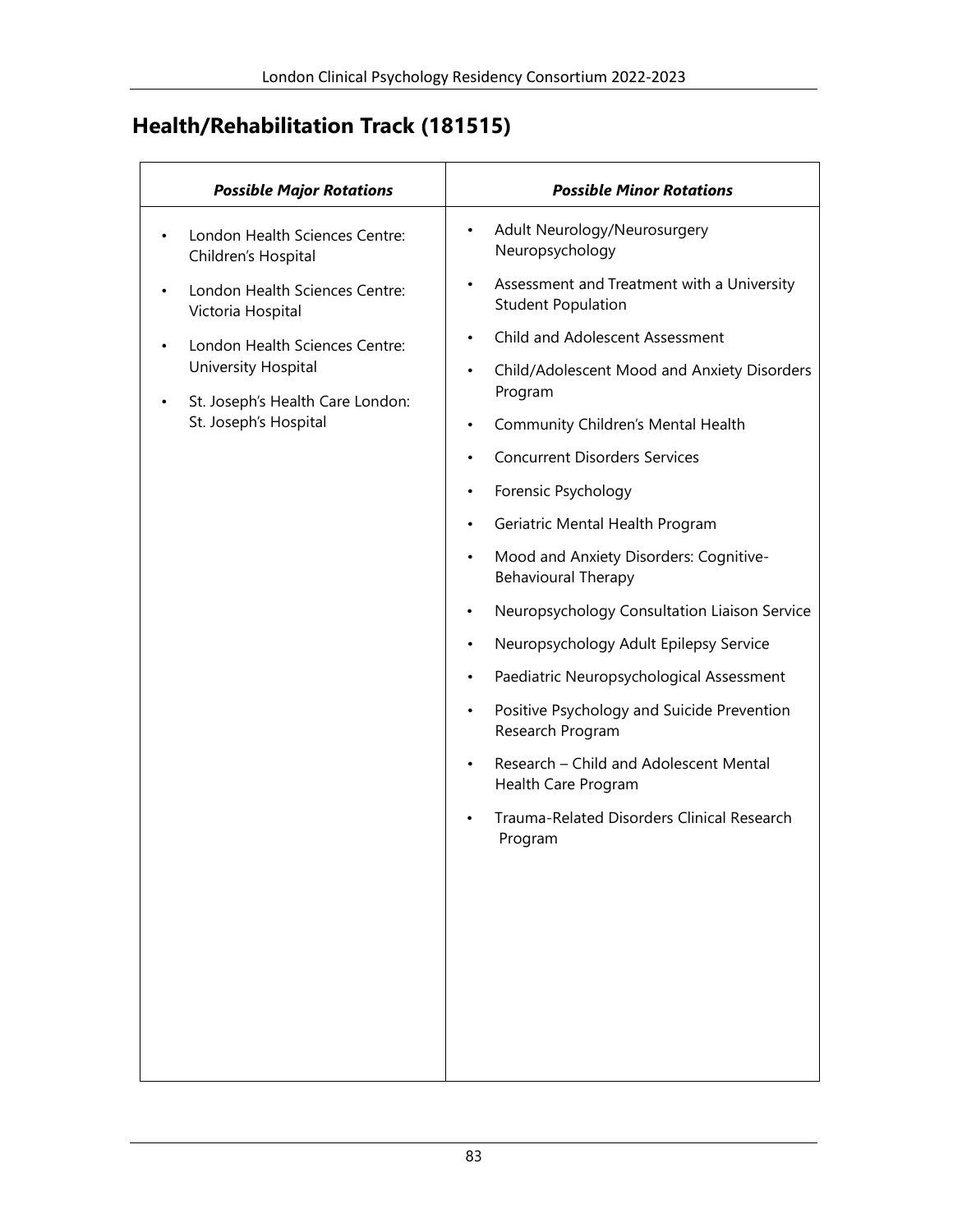### **Neuropsychology Track (Adult emphasis - 181516; Paediatric emphasis - 181518)**

| <b>Possible Major Rotations</b>                                                                                                                                                                                                                                   | <b>Possible Minor Rotations</b>                                                                                                                                                                                                                                                                                                                  |
|-------------------------------------------------------------------------------------------------------------------------------------------------------------------------------------------------------------------------------------------------------------------|--------------------------------------------------------------------------------------------------------------------------------------------------------------------------------------------------------------------------------------------------------------------------------------------------------------------------------------------------|
| London Health Sciences Centre:<br>$\bullet$<br>Children's Hospital<br>(Paediatric emphasis only)<br>London Health Sciences Centre:<br>$\bullet$<br>Victoria Hospital<br>London Health Sciences Centre:<br>University Hospital - Clinical<br>Neurological Sciences | Assessment and Treatment with a University<br>٠<br><b>Student Population</b><br>Cardiac Rehabilitation and Secondary<br>$\bullet$<br>Prevention Program: Research<br>Child and Adolescent Assessment<br>$\bullet$<br>Community Children's Mental Health<br><b>Concurrent Disorders Services</b><br>$\bullet$<br>Forensic Psychology<br>$\bullet$ |